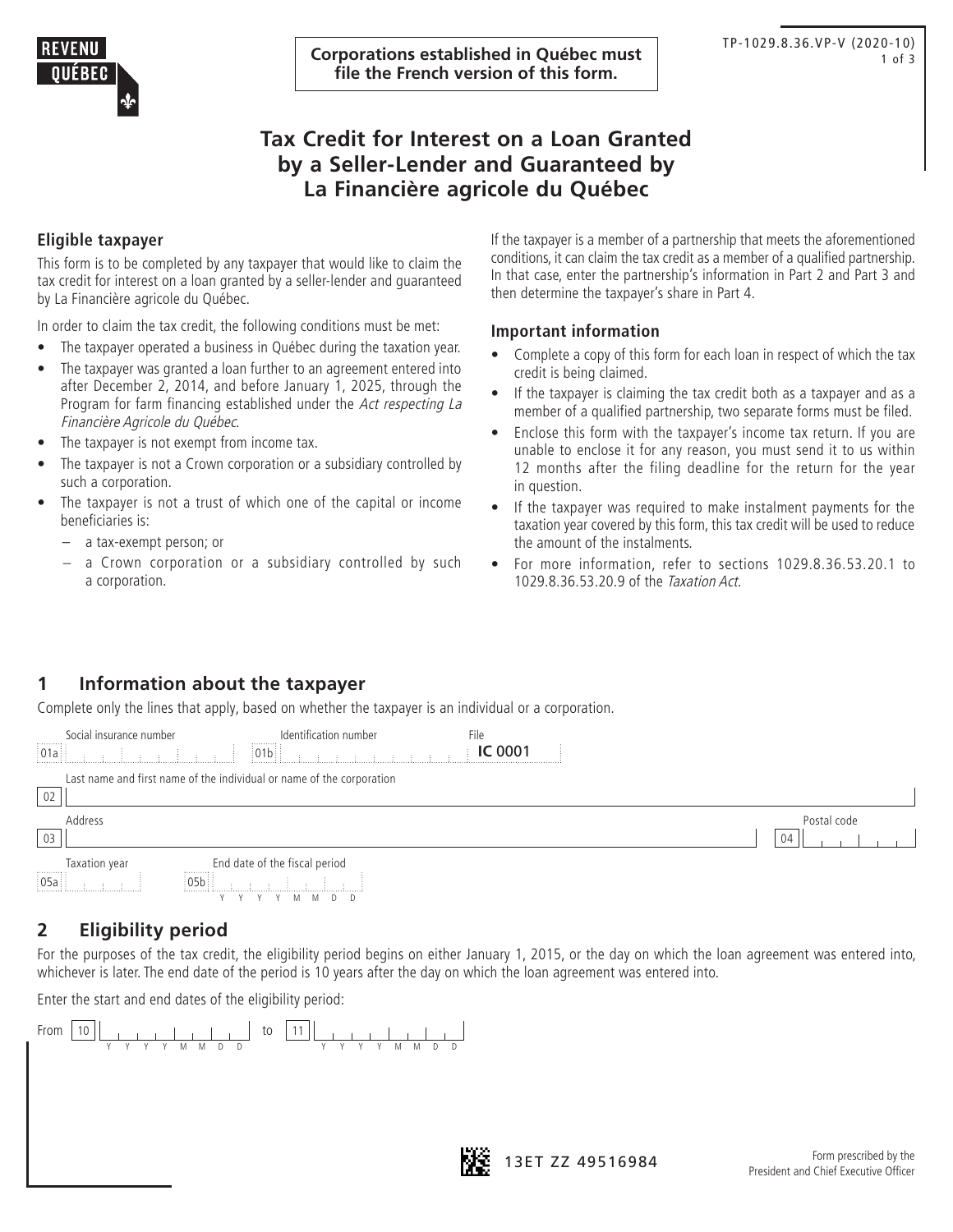|                                                                                                                                                                                          | TP-1029.8.36.VP-V (2020-10)<br>$2$ of $3$ |
|------------------------------------------------------------------------------------------------------------------------------------------------------------------------------------------|-------------------------------------------|
| <b>Eligible interest</b><br>3                                                                                                                                                            |                                           |
| Interest paid on the loan that is attributable to the portion of the eligibility period included in the taxpayer's taxation year<br>or in the partnership's fiscal period, as applicable | 20                                        |
| Assistance, <sup>1</sup> benefit or advantage <sup>2</sup> relating to the amount on line 20<br>—                                                                                        | 21                                        |
| Subtract line 21 from line 20.<br>Eligible interest $=$                                                                                                                                  | 22                                        |

### **4 Member of a partnership**

Complete Part 4 only if the taxpayer is a member of a qualified partnership.

If the taxpayer is directly a member of the qualified partnership, enter the required information about the partnership on line 31 and carry the taxpayer's percentage interest (column E of line 31)<sup>3</sup> to line 32. Then complete lines 33 and 34.

If the taxpayer is a member of an interposed partnership that is a member of the qualified partnership, provide the required information about both partnerships on lines 30 and 31, respectively. If there is more than one interposed partnership, you must provide the required information for all of them. If there are more than three interposed partnerships, provide the information for each additional interposed partnership on another copy of the form. Then complete lines 32 through 34.4

|    | Name of partnership       | Québec enterprise<br>number (NEQ) |  |  |  |  |  |  |  | Identification number |  |  | End date of fiscal period<br>M<br>$D$ $D$ |  |  | Percentage<br>interest |  |  |  |  |      |
|----|---------------------------|-----------------------------------|--|--|--|--|--|--|--|-----------------------|--|--|-------------------------------------------|--|--|------------------------|--|--|--|--|------|
| 30 | 1. Interposed partnership |                                   |  |  |  |  |  |  |  |                       |  |  |                                           |  |  |                        |  |  |  |  | %    |
|    | 2. Interposed partnership |                                   |  |  |  |  |  |  |  |                       |  |  |                                           |  |  |                        |  |  |  |  | %    |
|    | 3. Interposed partnership |                                   |  |  |  |  |  |  |  |                       |  |  |                                           |  |  |                        |  |  |  |  | $\%$ |
| 31 | Qualified partnership     |                                   |  |  |  |  |  |  |  |                       |  |  |                                           |  |  |                        |  |  |  |  | $\%$ |

| Multiply the percentages in column E. If you completed more than one copy of the form, multiply the percentage interests in all the<br>interposed partnerships from each copy completed. Then multiply the result by the percentage interest in the qualified partnership. |               |
|----------------------------------------------------------------------------------------------------------------------------------------------------------------------------------------------------------------------------------------------------------------------------|---------------|
| Taxpayer's percentage interest in the qualified partnership $=  32 $                                                                                                                                                                                                       | $\frac{0}{0}$ |
| Amount from line 22 calculated for the partnership                                                                                                                                                                                                                         |               |
| Taxpayer's share of the partnership's eligible interest = $ 34 $<br>Multiply line 32 by line 33.                                                                                                                                                                           |               |

## **5 Tax credit**

| Eligible interest (amount from line 22 or line 34, as applicable)                                                                                                                                                                                                                                                                                                        |          | 40 |     |
|--------------------------------------------------------------------------------------------------------------------------------------------------------------------------------------------------------------------------------------------------------------------------------------------------------------------------------------------------------------------------|----------|----|-----|
| Applicable rate                                                                                                                                                                                                                                                                                                                                                          | $\times$ |    | 40% |
| Multiply line 40 by 40%.                                                                                                                                                                                                                                                                                                                                                 | $=$      | 42 |     |
| Tax credit in respect of assistance, benefits or advantages repaid in the year and related to eligible interest paid in a previous<br>taxation year <sup>5</sup>                                                                                                                                                                                                         |          | 43 |     |
| Add lines 42 and 43. If you are an individual, enter amount V (or the total of all amounts V) on line 462 of your income tax return<br>and enter code 30 in box 461. If you are filing this form for a corporation, enter the amount on one of lines 440p through 440y of<br>form CO-17, Déclaration de revenus des sociétés, and enter code 100 in the appropriate box. |          |    |     |
| Tax credit $=$                                                                                                                                                                                                                                                                                                                                                           |          |    |     |

### **Special tax**

If, in a future taxation year, you realize that the taxpayer should not have received all or part of the tax credit, the taxpayer must, by means of a special tax, repay the excess amount received. When completing the taxpayer's income tax return for the year in question, enter the excess amount in the space provided on that form for that purpose. For more information, refer to sections 1129.45.0.6 to 1129.45.0.10 of the Taxation Act.